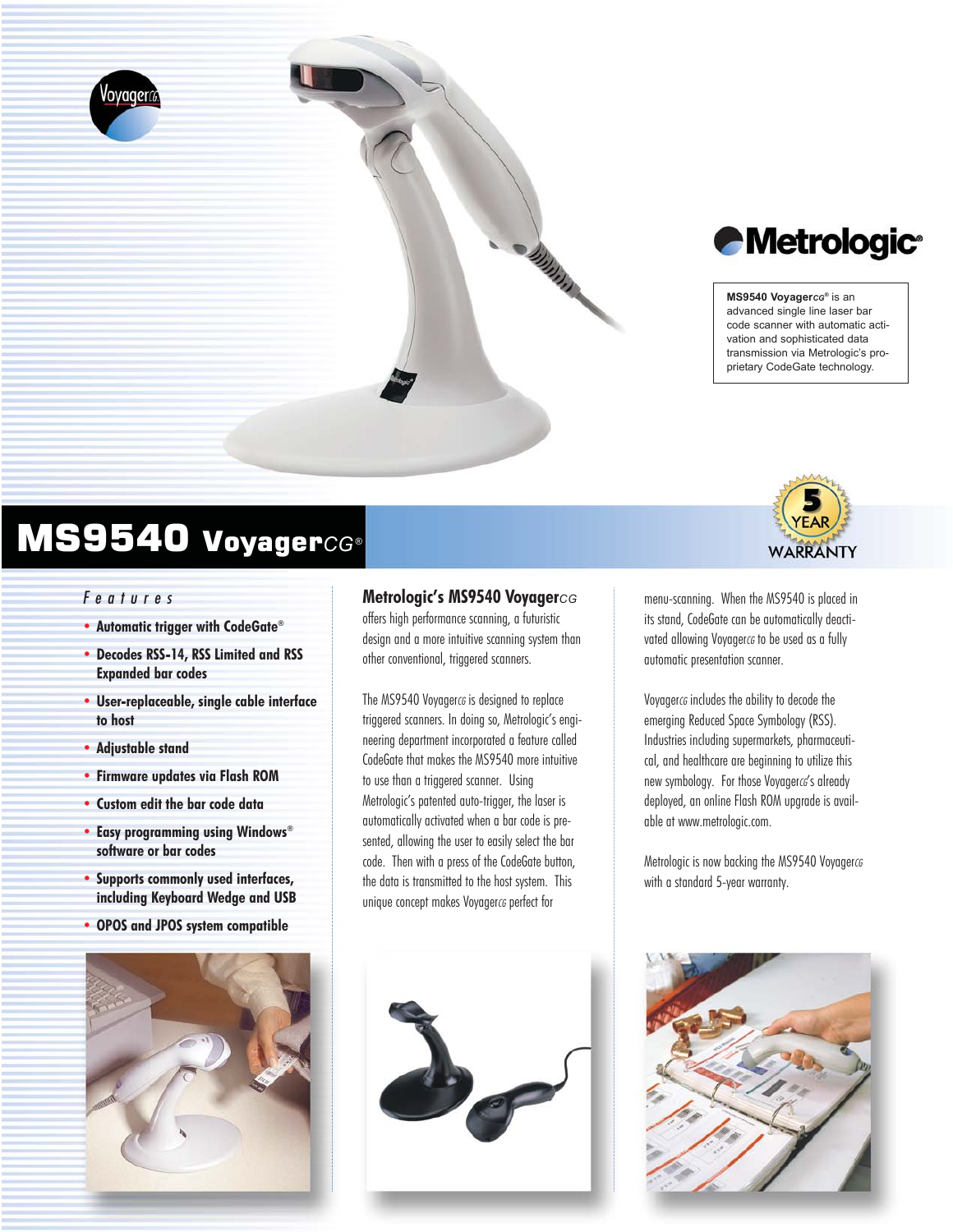# MS9540 Voyager*CG*®

#### **OPERATIONAL**

| Light Source            | Visible Laser Diode 650 nm $+$ 10 nm                                                                                                                 |
|-------------------------|------------------------------------------------------------------------------------------------------------------------------------------------------|
| Laser Power             | $0.96$ mW (peak)                                                                                                                                     |
| Depth of Scan Field     | 0 mm - 203 mm (0" - 8") for 0.33 mm (13 mil) bar codes                                                                                               |
| Width of Scan Field     | 64 mm $(2.5")$ @ face; 249 mm $(9.8")$ @ 203 mm $(8.0")$                                                                                             |
| <b>Scan Speed</b>       | $72 + 2$ scan lines per second                                                                                                                       |
| Scan Pattern            | Single scan line                                                                                                                                     |
| Minimum Bar Width       | $0.127$ mm $(5.0$ mil)                                                                                                                               |
| Decode Capability       | Autodiscriminates all standard bar codes, including RSS;<br>for other symbologies call Metrologic                                                    |
| System Interfaces       | PC Keyboard Wedge, RS232, OCIA, Light Pen Emulation, Non-decode<br>Emulation, IBM 468X/469X, Stand Alone Keyboard, USB (low speed and<br>full speed) |
| <b>Print Contrast</b>   | 35% minimum reflectance difference                                                                                                                   |
| Number Characters Read  | Up to 80 data characters                                                                                                                             |
| Roll, Pitch, Yaw        | 42°, 68°, 52°                                                                                                                                        |
| <b>Beeper Operation</b> | 7 tones or no beep                                                                                                                                   |
| Indicators (LED)        | Green $=$ laser on, ready to scan; yellow $=$ auto trigger mode active;<br>$red = good read$                                                         |

#### **MECHANICAL**

| Height             | 198 mm $(7.8")$                                          |
|--------------------|----------------------------------------------------------|
| Depth              | $40$ mm $(1.6")$                                         |
| Width              | Handle - 45 mm $(1.8)$ ; Head - 78 mm $(3.1)$            |
| Weight             | 149 $q(5.25 oz)$                                         |
| <b>Termination</b> | 10 pin modular RJ45                                      |
| Cable              | Standard 2.7 m (9') coiled; optional 2.1 m (7') straight |

#### **ELECTRICAL**

| Input Voltage       | $5 \text{ VDC} + 0.25 \text{ V}$                 |
|---------------------|--------------------------------------------------|
| Power - Operating   | 500 mW                                           |
| Power - Standby     | $110$ mW                                         |
| Current - Operating | 100 mA typical $@$ 5 VDC                         |
| Current - Standby   | 22 mA typical $\omega$ 5 VDC                     |
| DC Transformers     | Class 2; 5.2 VDC @ 650 mA                        |
| <b>Laser Class</b>  | CDRH: Class II; IEC 60825-1:1993+A1:1997+A2:2001 |
| EMC                 | FCC. ICES-003 & EN55022 Class B                  |

#### **ENVIRONMENTAL**

| <b>Operating Temperature</b> | 0°C to 40°C (32°F to 104°F)                                            |
|------------------------------|------------------------------------------------------------------------|
| Storage Temperature          | -40 $\degree$ C to 60 $\degree$ C (-40 $\degree$ F to 140 $\degree$ F) |
| <b>Humidity</b>              | 5% to 95% relative humidity, non-condensing                            |
| Light Levels                 | Up to 4842 Lux (450 footcandles)                                       |
| Shock                        | Designed to withstand 1.5 m (5') drops                                 |
| Contaminants                 | Sealed to resist airborne particulate contaminants                     |
| Ventilation                  | None required                                                          |

**Voyager***CG* is available in the following colors

Sample only, actual colors may vary **Pearl White Light Grey Black**







info@metrologic.com info@aoa.metrologic.com info@sa.metrologic.com info@br.metrologic.com





USA AOA (only) South America Brazil (only) Tel. 1.800.ID.METRO Tel. 1.617.806.1400 Tel. 5511.5182.7273 Tel. 5511.5182.8226

Asia China (only) Japan (only) Japan (only) Tel. 85.612.62572511 Tel. 85.513.8839.8511 Tel. 49.89.89019.0 info@sg.metrologic.com info@cn.metrologic.com info@jp.metrologic.com info@europe.metrologic.com

249 mm (9.8") **Bar Code Minimum Element** 0.132 mm (5.2 mil) 0.190 mm (7.5 mil) 0.264 mm (10.4 mil) 0.330 mm (13 mil) 0.533 mm (21 mil) Τ ┱ ı 0 mm 50 mm 100 mm 150 mm 200 mm 250 mm<br>(0") (2") (4") (6") (8") (10")  $(4")$ 

#### *IR Activation and Scan Width*

*Scan Area*





Specifications subject to change without notice. Printed U.S.A., Copyright March 2003 Metrologic, All rights reserved.



Metrologic Instruments, Inc. | 90 Coles Road | Blackwood, NJ 08012-4683 Telephone 856-228-8100 or 1-800-ID-METRO | Fax 856-228-6673

DS9540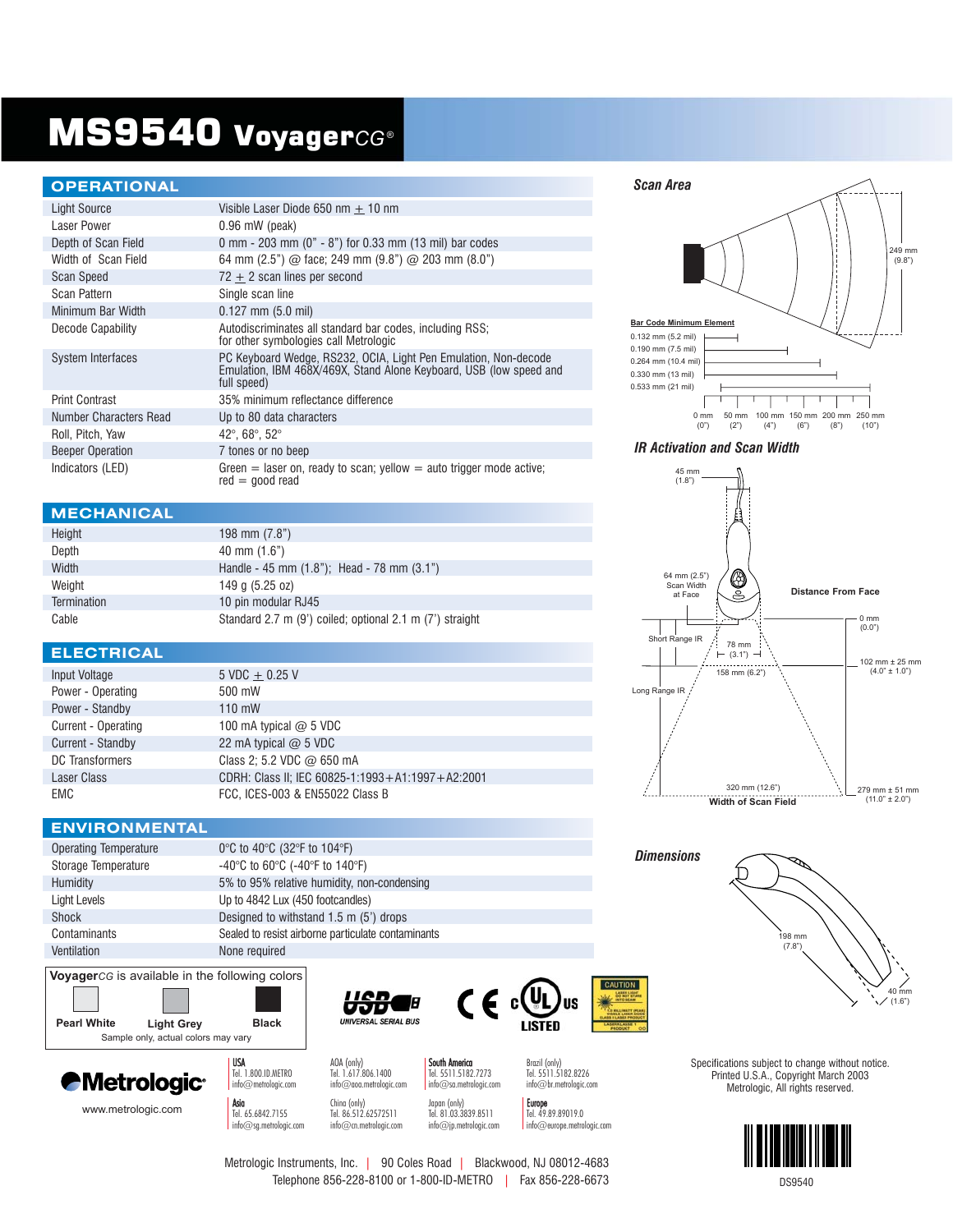## The CodeGate® Advantage

### *Menu Scanning*





- Auto-Trigger activates the laser
- High-Visibility laser line helps you choose

### *Two Modes of Operation*



- Auto-Trigger while in the stand
- Bar code is automatically decoded and transmitted





- Pick the bar code you want
- Press the CodeGate button
- Eliminates incorrect scans



- CodeGate activates when removed from the stand
- Bar code data is transmitted when the CodeGate button is pressed

## CodeGate> Gives You Control





- Auto trigger activates the laser
- Place the laser line on the bar code
- Press the CodeGate button to transmit the data